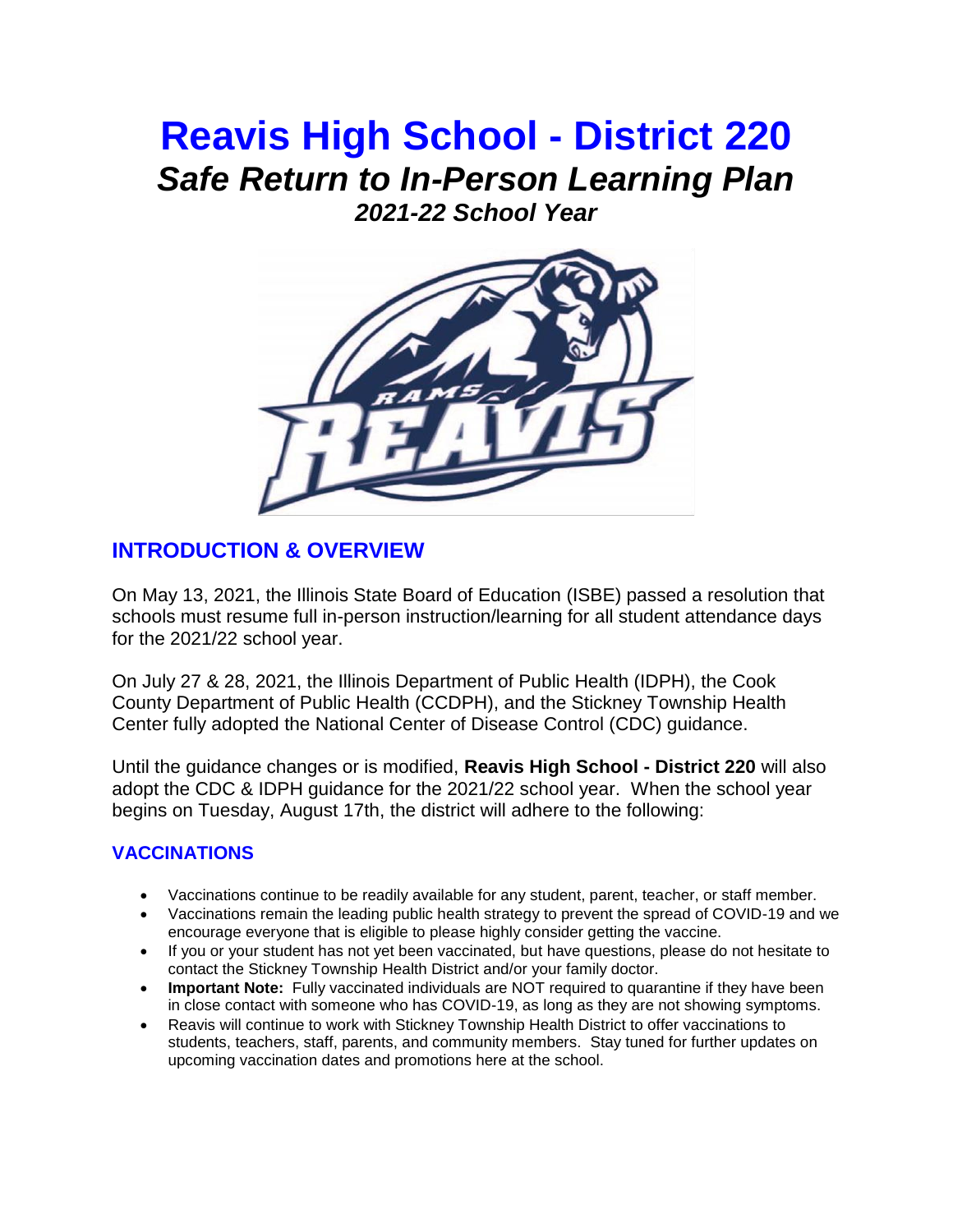#### **MASKS**

- Masks will be worn by ALL individuals (students, teachers, staff, parents, and visitors) while in the building, being transported in or on a school vehicle, including the school busses, and/or at any indoor school event.
- We understand that this is an inconvenience, especially for those who are fully vaccinated, but it has been proven that masking is highly effective to slow/stop the spread of the virus.
- Having everyone masked for at least the start of the school year, will help keep our students safe and in the building for in-person instruction.
- Students who are masked and are considered a close contact (within 3-6 feet of confirmed case) do NOT have to be quarantined as long as they do not display symptoms.
- If and when the guidance changes on masks, Reavis stands ready to change and modify with it.

### **PHYSICAL DISTANCING**

- Reavis will take every precaution necessary to maintain 3 feet of distance, when possible.
- Specifically, the District will take the following measures to adhere to this guidance:
	- $\circ$  Classroom furniture will be arranged to maintain physical distancing as best as possible.
		- o Lunch Rooms will be expanded, including opening up our outside student courtyard on a daily basis.
		- o Not having all-school assemblies indoors.
		- $\circ$  When having an all-class/grade meeting or assembly, staggering seating so physical distancing can be accomplished.
		- $\circ$  We will encourage students to not congregate in the hallways, so physical distancing can be adhered to as best as possible.

### **CONTACT TRACING & QUARANTINES**

- Reavis will continue to work with Stickney Township Health Center to report positive cases for contact tracing and quarantine purposes, as recommended for exposed or ill individuals.
- Student and staff medical confidentiality will be maintained at all times.
- Reavis and Stickney Township Health Center will follow the quarantine guidelines set forth by IDPH.

### **HEALTH SCREENING**

- Parents and students are responsible for their own daily symptoms check.
- It is highly recommended that students and staff stay home if they feel sick or have any of the COVID-19 symptoms. Parents should report their student's absence to the school immediately.
- COVID-19 symptoms include, but are not limited to, fever higher than 100.4 degrees, constant cough, shortness of breath, chills, fatigue, muscle and body aches, sore throat, nausea, and loss of taste and/or smell.
- Any student displaying any of these symptoms while in school will be sent to the nurse's office immediately, parents will be contacted, and the student may be sent home.

### **TESTING**

- Reavis may participate in an on-site COVID-19 testing program this school year.
- If this decision is made, we will communicate the plan with all of our parents, so we can receive their consent.